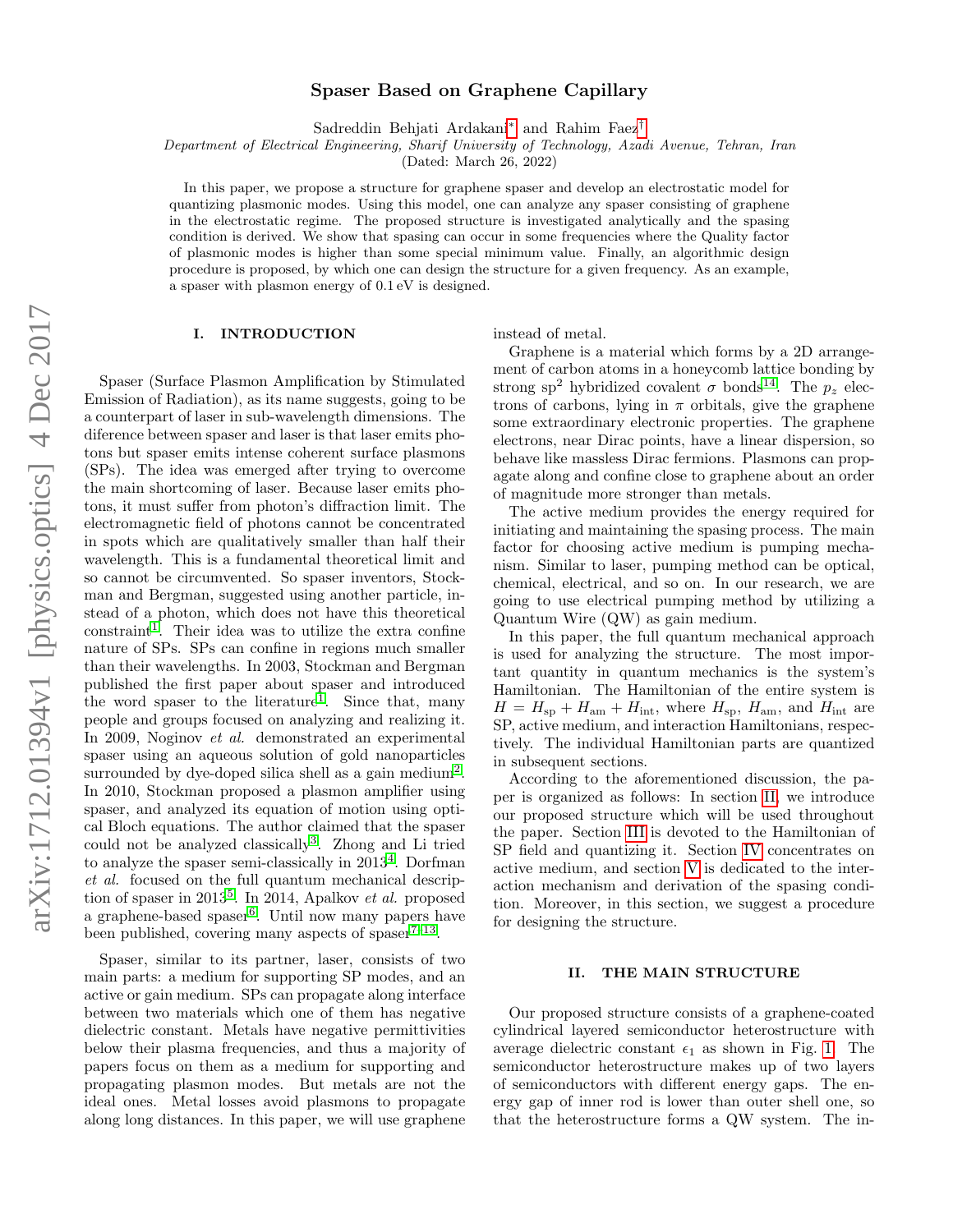

<span id="page-1-1"></span>FIG. 1. (Color online) The proposed structure. The materials which are included in the structure are distinguished by different colors. The shown structure is embedded in a matrix of InP.

<span id="page-1-2"></span>TABLE I. Physical parameters of materials which are used in this paper. All the alloys are chosen such that to be lattice matched with InP at 295 K. Dielectric constants of ternary alloys are calculated from interpolation method<sup>[15,](#page-8-4)[16](#page-8-5)</sup>. In this table,  $\epsilon_r$ ,  $m^*$ , and  $m<sub>0</sub>$  represent dielectric constant, electron's effective mass, and electron mass, respectively.

| Material                   | $\epsilon_r$ | $m^*/m_0$ |
|----------------------------|--------------|-----------|
| InP                        | 12.56        | 0.077     |
| $\rm Al_{0.48}In_{0.52}As$ | 12.46        | 0.075     |
| $Ga_{0.47}In_{0.53}As$     | 13.60        | 0.041     |

ner rod plays the role of QW and the outer shell is its barrier. The graphene-coated system is embedded in a matrix with dielectric constant  $\epsilon_2$ . Regarding the extraconfine nature of SPs, it can be assumed that  $\epsilon_1$  is equal to outer shell dielectric constant, because, roughly speaking, the inner rod only sense the weak tail of SPs' field. For numerical calculations, the specific material system,  $\text{Al}_{0.48}\text{In}_{0.52}\text{As}/\text{Ga}_{0.47}\text{In}_{0.53}\text{As}$ , is used. All the materials are chosen such that they are lattice matched to the matrix, InP, at room temperature 295 K. The required physical parameters of these materials are tabulated in Table [I.](#page-1-2)

The graphene cylinder will support plasmonic modes. The cylindrical symmetry of this configuration makes possible deriving plasmonic modes analytically and also reducing its geometrical parameters to only one, tube radius a. So one can tune the plasmons by adjusting fewer parameters.

The QW is used as an active medium to provide energy for plasmons to maintain spasing. By applying electric potential difference between graphene and QW, the electrons in QW excite. Depending on degree of coupling strength between QW and SPs, the energy can interchange among electrons and SPs. The oscillation of energy exchange can continue steadily under some conditions. Next sections deal with finding this condition.

Throughout this paper, the cylinder is assumed to be infinitely long such that the edge effects can be neglected, and also its radius to be large enough such that size quantization effects do not influence its conductivity, significantly.

## <span id="page-1-0"></span>III. SP HAMILTONIAN

For quantizing the SP Hamiltonian, The orthogonal potential modes of the structure should be derived. So, this section is divided into two subsections. The first subsection deals with extracting the potential modes and the second one is about writing SP Hamiltonian in quantized form.

#### A. Graphene Cylinder Plasmonic Modes

For calculation purposes we need conductivity, so before proceeding further, the graphene conductivity is introduced. Conductivity of graphene is written as,  $\sigma(\omega)$  =  $\sigma_{\text{intra}}(\omega) + \sigma_{\text{inter}}(\omega)$ , where

$$
\sigma_{\text{intra}} = \frac{2e^2 k_B T}{\pi \hbar^2} \frac{i}{\omega + i\tau^{-1}} \ln \left[ 2 \cosh\left(\frac{E_F}{2k_B T}\right) \right], \quad (1)
$$

and

$$
\sigma_{\text{inter}} = \frac{e^2}{4\hbar} \times \left( H(\omega/2) + \frac{4i(\omega + i\tau^{-1})}{\pi} \int_0^\infty \frac{[H(\epsilon) - H(\omega/2)] d\epsilon}{(\omega + i\tau^{-1})^2 - 4\epsilon^2} \right), \quad (2)
$$

with the following definition,

$$
H(\epsilon) = \frac{\sinh(\hbar \epsilon / k_B T)}{\cosh(E_F / k_B T) + \cosh(\hbar \epsilon / k_B T)}.
$$
 (3)

In the above relations  $e, k_B$  and  $\hbar$  are elementary charge, Boltzmann and reduced Planck constants, respectively. T and  $\tau \simeq 0.4 \text{ps}^6$  $\tau \simeq 0.4 \text{ps}^6$  are temperature and electron relaxation time, respectively. In the conditions where  $\hbar\omega < 2E_F$ and  $\hbar\omega < \hbar\omega_{\text{oph}}$ , where  $\hbar\omega_{\text{oph}} \simeq 0.2 \text{ eV}$  is optical phonon energy in graphene, Drude-like profile is a good approx-imation for graphene's conductivity<sup>[17](#page-8-6)</sup>,

<span id="page-1-3"></span>
$$
\sigma = \frac{e^2 E_F}{\pi \hbar^2} \frac{i}{\omega + i\tau^{-1}}.
$$
\n(4)

After this short introduction to graphene's conductivity, we turn back to the main target, which is mode calculation. The quasi-electrostatic approximation is utilized throughout the paper. This assumption is plausible due to very confine nature of plasmon modes<sup>[18](#page-8-7)</sup>.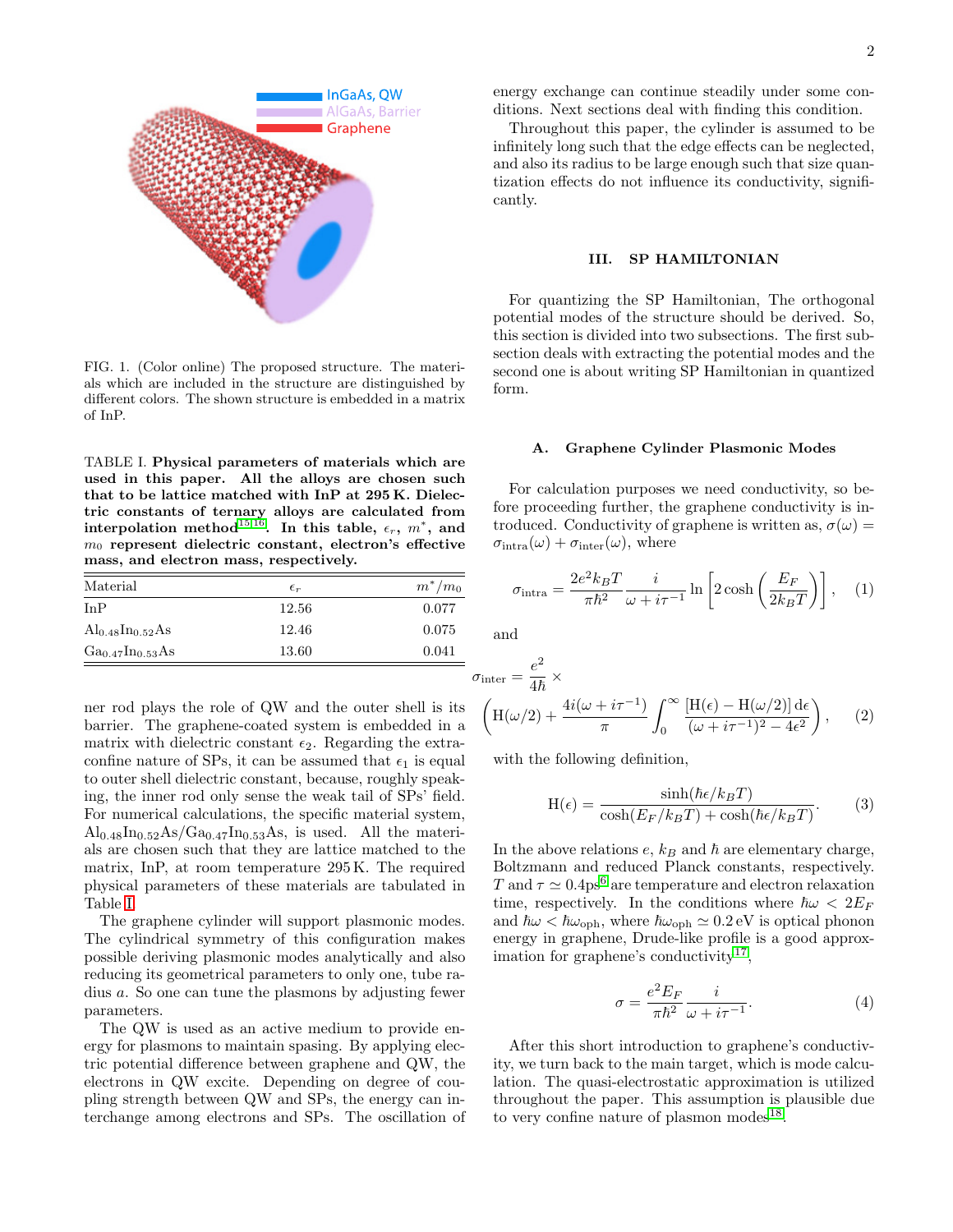Considering cylindrical symmetry of the structure, one can guess the following electric potential profile,

$$
\phi(\mathbf{r},t) = \begin{cases} A_m \mathbf{I}_m(k\rho) \exp i(kz + m\varphi - \omega_{k,m}t) & \rho \le a \\ B_m \mathbf{K}_m(k\rho) \exp i(kz + m\varphi - \omega_{k,m}t) & \rho > a, \end{cases}
$$
(5)

where  $A_m$  and  $B_m$  are dependent arbitrary coefficients to be determined; k, m, and  $\omega_{k,m}$  are mode indices, and corresponding frequencies, respectively.  $I_m$  and  $K_m$  are m'th order modified Bessel functions of first and second kind, respectively. In this paper,  $\rho$ ,  $\phi$ , and z symbols are reserved for radial and angular coordinates in cylindrical coordinate system. The unit vector along any direction is denoted by adding a hat symbol above the vector associated with that direction, moreover the hat symbol is reused for representing operators in the last section, without adding any ambiguity. Furthermore, without any loss of generality, it is assumed that graphene cylinder is oriented along the z direction.

For this guess to be a valid solution, it must fulfill boundary conditions. After application of potential continuity across the boundary,  $\rho = a$ , the following is obtained,

<span id="page-2-1"></span>
$$
\frac{A_m}{B_m} = \frac{\mathcal{K}_m(ka)}{\mathcal{I}_m(ka)}.\tag{6}
$$

Using Ohm's law,  $\mathbf{J}_s = \sigma_{2D} \mathbf{E}_t$ , where  $\mathbf{J}_s$ ,  $\sigma_{2D}$ , and  $\mathbf{E}_t$ are surface current density, two-dimensional surface conductivity, and tangential electric field, respectively, and exploiting current continuity equation, the following relation for the surface charge is derived,

<span id="page-2-0"></span>
$$
\rho_s = \frac{\sigma_{2D}(\omega_{k,m})}{i\omega_{k,m}} A_m \mathbf{I}_m(ka) \left(\frac{m^2}{a^2} + k^2\right)
$$

$$
\times \exp i(kz + m\varphi - \omega_{k,m}t) + \text{c.c.}, \tag{7}
$$

where c.c. denotes complex conjugate of previous terms. By using Eq. [\(7\)](#page-2-0) and substituting in perpendicular electric field boundary condition, another relation for coefficients is derived,

<span id="page-2-2"></span>
$$
\frac{B_m}{A_m} = \frac{\epsilon_0 \epsilon_1 k I'_m(ka) - \frac{\sigma_{2D}(\omega_{k,m})}{i \omega_{k,m}} \left(\frac{m^2}{a^2} + k^2\right) I_m(ka)}{\epsilon_0 \epsilon_2 k K'_m(ka)}.
$$
 (8)

In the above relation,  $\epsilon_0$  is vacuum permittivity and primes denote derivation with respect to the argument. Combining Eq. [\(6\)](#page-2-1) and Eq. [\(8\)](#page-2-2) leads to the dispersion relation of plasmons,

$$
\frac{\sigma_{2D}(\omega_{k,m})}{i\omega_{k,m}\epsilon_0 a} = \frac{\epsilon_1 \frac{I'_m(ka)}{I_m(ka)} - \epsilon_2 \frac{K'_m(ka)}{K_m(ka)}}{[m^2 + (ka)^2]} \cdot ka.
$$
 (9)

SPs correspond to  $k \to \infty$  part of dispersion relation. So the following result is gained by using large argument approximation of modified Bessel functions<sup>[19](#page-8-8)</sup>,

<span id="page-2-3"></span>
$$
\sigma_{2D}(\omega(k)) = \frac{2i\omega(k)\epsilon_0\bar{\epsilon}}{k},\tag{10}
$$

where  $\bar{\epsilon}$  is the arithmetic average of  $\epsilon_1$  and  $\epsilon_2$ . In the above relation we recast  $\omega_{k,m}$  to  $\omega(k)$ , for two reasons: First, the index  $k$  is continuous and it is convenient to consider it as a variable rather than an index, merely and second, we omit the  $m$  index, because there is no dependence on  $m$  in right hand side of Eq. [\(10\)](#page-2-3). Until now no assumption for surface conductivity profile is used. So the derived dispersion relation is general for any arbitrary profile of surface conductivity, and is not restricted to graphene. An interesting result, obtained from Eq.  $(10)$ , is that for large k's all the modes become degenerate and also dispersion relation does not depend on cylinder radius. This is an important result, which one could expect previously, because for large enough radius and wavenumber, SPs are mostly confined to the graphene and so Indeed does not sense cylinder radius anymore and the results should approach to extended graphene ones. For illustrating this assertion, the dispersion relation is derived by assuming Drude approximation, Eq. [\(4\)](#page-1-3), of graphene conductivity and neglecting any damping;

<span id="page-2-4"></span>
$$
\omega_m(k) = \sqrt{\frac{e^2 E_F}{\pi \hbar^2 \epsilon_0 a}} \frac{1}{\sqrt{\theta_m(ka)}},\tag{11}
$$

where

$$
\theta_m(x) \equiv x \frac{\epsilon_1 \frac{\mathbf{I}'_m(x)}{\mathbf{I}_m(x)} - \epsilon_2 \frac{\mathbf{K}'_m(x)}{\mathbf{K}_m(x)}}{(m^2 + x^2)}.
$$
\n(12)

If we further assume  $\epsilon_1 = \epsilon_2 \equiv \bar{\epsilon}$ , then the result is more simplified,

$$
\omega_{k,m}^2 = \frac{e^2 E_F}{\pi \hbar^2 a \epsilon_0 \bar{\epsilon}} g_m(x),\tag{13}
$$

where

$$
g_m(x) = (m^2 + x^2)I_m(x)K_m(x).
$$
 (14)

In the derivation of above relation, the Wronskian property of modified Bessel functions,  $I'_m(x)K_m(x)$  –  $I_m(x)K'_m(x) = 1/x$ , is utilized<sup>[19](#page-8-8)</sup>. Fig. [2](#page-3-0) shows dispersion curves, Eq. [\(11\)](#page-2-4), for some lower order modes. In drawing this figure, it is assumed that  $a = 100 \,\text{nm}$ and  $E_F = 0.4 \text{ eV}$ . Fig. [2\(](#page-3-0)a) depicts  $\hbar \omega$  normalized to Fermi energy versus  $k$  normalized to Fermi wavenumber  $k_F = E_F/\hbar v_F$ , where  $v_F = 10^6 \, m/s$  is Fermi velocity, and Fig.  $2(b)$  draws plasmon energy versus ka. In this figure, it can be seen that for  $k \geq 0.2k_F$  or equivalently  $\hbar\omega \gtrsim 0.1E_F$ , all the modes become degenerate, as an evidence for the previous statement. The asymptotic form of dispersion relation, assuming Drude-like conductivity for graphene, is:

<span id="page-2-5"></span>
$$
\omega(k) = \sqrt{\frac{e^2 E_F}{2\pi \hbar^2 \epsilon_0 \bar{\epsilon}}} \cdot \sqrt{k}.
$$
 (15)

This result resembles the extended graphene case and confirms the previously mentioned assertion. It must be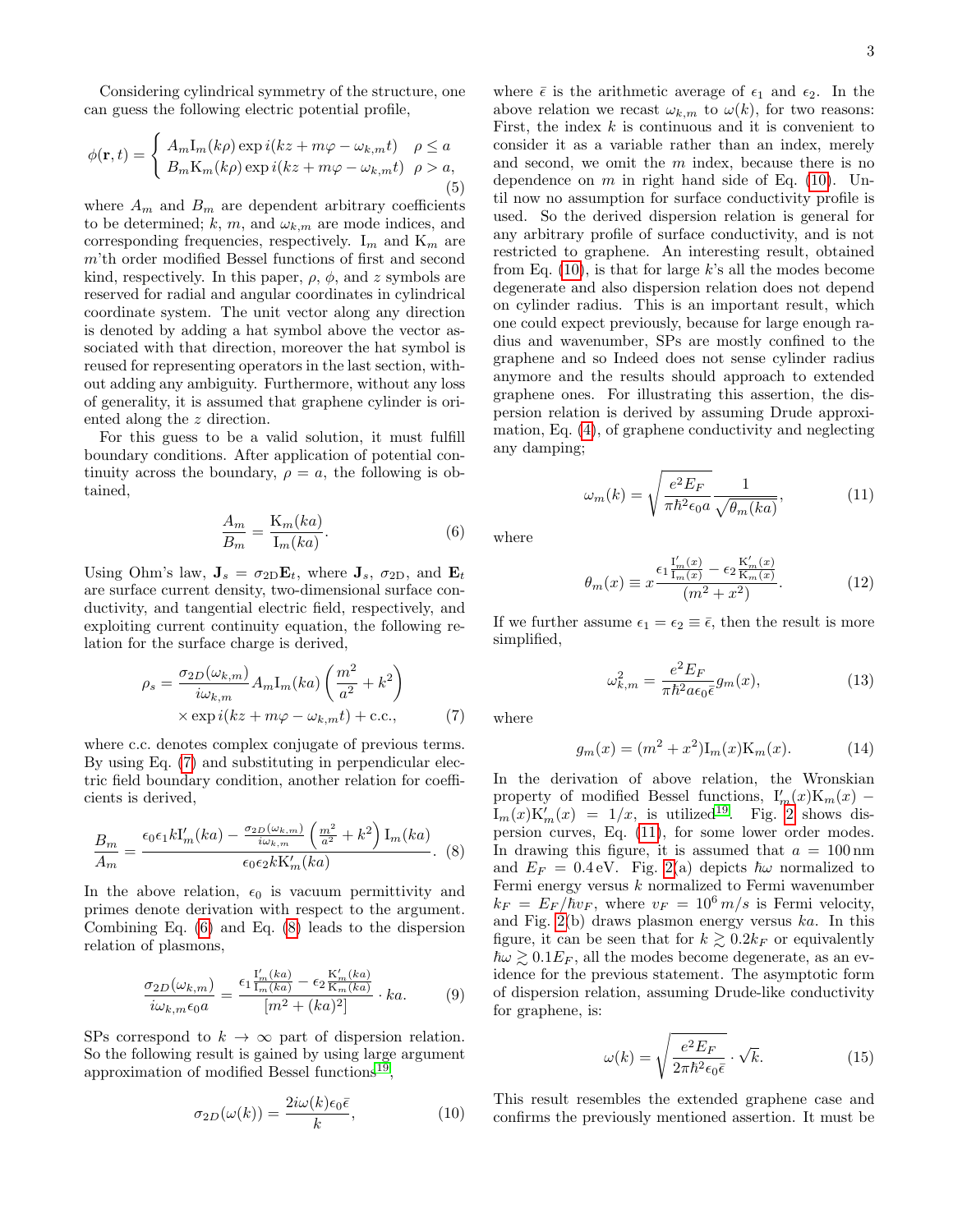

<span id="page-3-0"></span>FIG. 2. (Color online) Plasmons dispersion for different Fermi energies. In deriving these curves The Drude approximation is assumed. (a) Normalized plasmon energy as a function of normalized wavenumber. (b) Plasmon energy versus dimensionless ka. These figures show that for large enough wavenumber all the modes become degenerate.

noticed that for this formulation to be valid,  $E_F$  must lie in one of the following two regions,

<span id="page-3-5"></span>
$$
0.1 < E_F < \frac{0.08\pi\epsilon_0\bar{\epsilon}}{ek},\tag{16}
$$

$$
\frac{ek}{8\pi\epsilon_0\bar{\epsilon}} < E_F < 0.1. \tag{17}
$$

In the above intervals,  $E_F$  is in eV unit. This restriction is due to the previously mentioned range of the validity of Drude approximation, used in this formulation.

Finally, the normalized potential can be written in the following form,

$$
\phi(\mathbf{r},t) = \begin{cases} \frac{\mathrm{I}_{m}(k\rho)}{\mathrm{I}_{m}(k a)} \exp i(kz + m\varphi - \omega_{k,m}t) & \rho \le a\\ \frac{\mathrm{K}_{m}(k\rho)}{\mathrm{K}_{m}(k a)} \exp i(kz + m\varphi - \omega_{k,m}t) & \rho > a. \end{cases}
$$
(18)



<span id="page-3-1"></span>FIG. 3. (Color online) Cross section view of the first four normalized potential modes so that their maximums become unity. Notation  $M_m$  is used for modes, where m is the mode index defined in the paper.

The normalized potential profiles of first four lower order modes are shown in Fig. [3.](#page-3-1)

The other important parameter, which will be encountered later in this work, is the Quality factor of modes. If we write  $\Omega(k) = \omega(k) - i\gamma(k)$  and  $\sigma_{2D} = \sigma'_{2D} + i\sigma''_{2D}$ , and replace  $\omega(k)$  by  $\Omega(k)$  in Eq. [\(10\)](#page-2-3), by equating real and imaginary parts of both sides, and assuming  $\gamma \ll \omega$ , which is valid for the frequency range which will be used, the following two equations are obtained,

<span id="page-3-2"></span>
$$
\sigma'_{2D}(\omega(k)) = \frac{2\epsilon_0 \bar{\epsilon} \gamma(k)}{k},\tag{19}
$$

$$
\sigma_{2D}''(\omega(k)) = \frac{2\epsilon_0 \bar{\epsilon}\omega(k)}{k}.
$$
\n(20)

After dividing Eq. [\(20\)](#page-3-2) by Eq. [\(19\)](#page-3-2), the Quality factor of SP modes is,

<span id="page-3-3"></span>
$$
Q(\omega(k)) = \frac{\sigma_{2D}^{\prime\prime}(\omega(k))}{2\sigma_{2D}^{\prime}(\omega(k))} \simeq \frac{\omega(k)}{2\tau^{-1}},\tag{21}
$$

where  $\omega(k)$  is calculated from Eq. [\(15\)](#page-2-5) or Eq. [\(20\)](#page-3-2). Fig. [4](#page-4-0) shows the Quality factor of SP modes as a function of plasmon wavenumber and energy for different values of  $E_F$  using Eq. [\(21\)](#page-3-3). Regarding Fig. [4\(](#page-4-0)b), It can be seen that as  $E_F$  increases the linear approximation of  $Q$  becomes more accurate.

## B. Quantization of SP Hamiltonian

In the electrostatic regime, the SP Hamiltonian is decomposed of kinetic and potential parts,  $H_{\rm sp} = H_{\rm kin} + H_{\rm pot}$ , where for the potential part,

<span id="page-3-4"></span>
$$
H_{\rm pot} = \frac{1}{2} \int_{S_g} \rho_s \phi \, d^2 r,\tag{22}
$$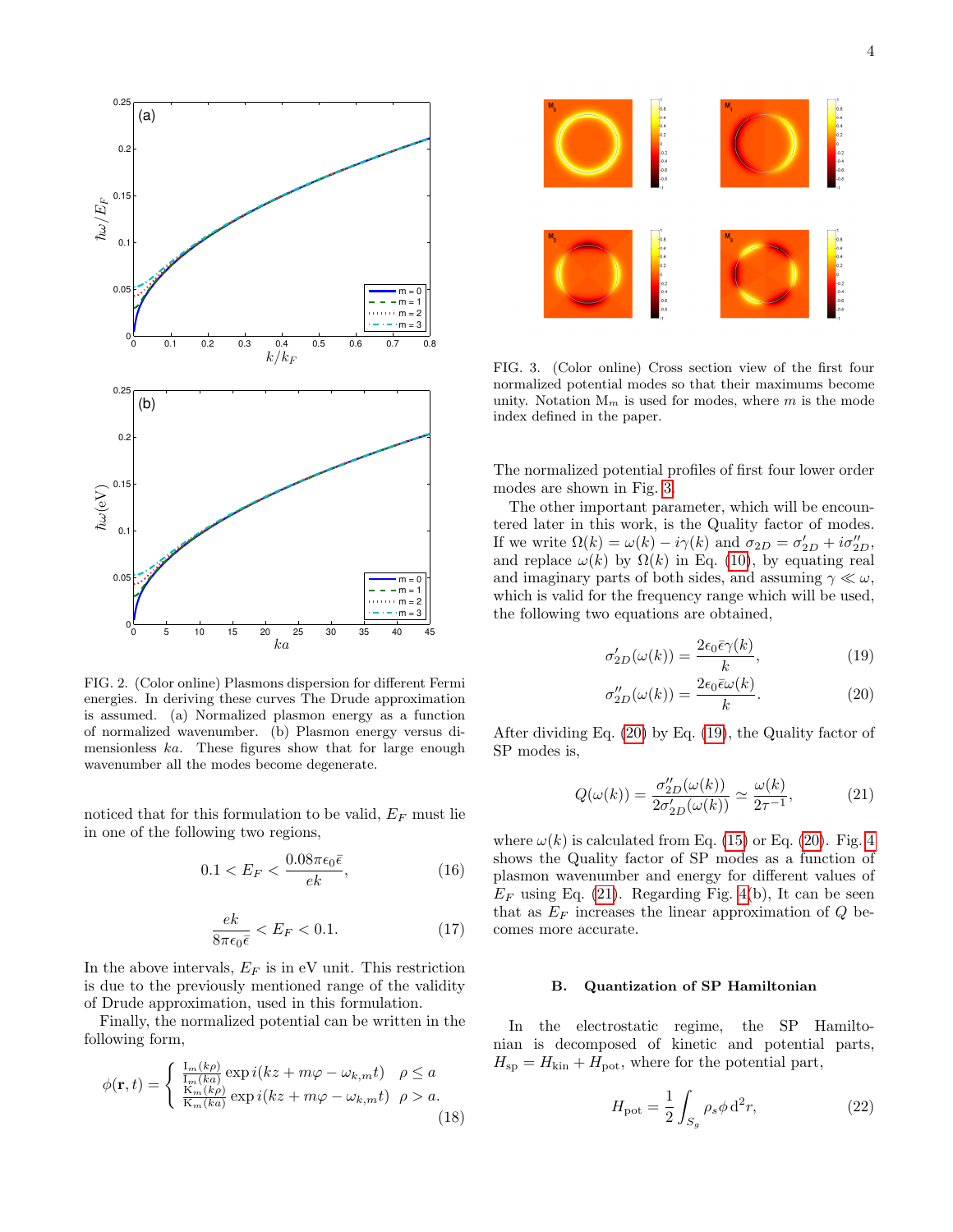

<span id="page-4-0"></span>FIG. 4. (Color online) The Quality factor of modes as a function of (a) wavenumber and (b) frequency for different Fermi energies. In figure (b) one can see the range which the linear approximation is valid.

such that  $\rho_s$  is the surface charge density of graphene due to the existence of plasmons and  $\phi$  is total electric potential. The integration runs over the graphene's surface,  $S_g$ . The kinetic part is<sup>[20](#page-8-9)</sup>:

<span id="page-4-2"></span>
$$
H_{\rm kin} = \frac{1}{2} n_{s0} m_e^* \int_{S_g} |\mathbf{v}_e|^2 \, \mathrm{d}^2 r,\tag{23} H
$$

where  $n_{s0}$ ,  $m_e^*$ , and  $\mathbf{v}_e$  are the surface density of electrons in equilibrium, a suggested plasmonic electron fective mass, not equal to common electron effective m and average drift velocity of electrons, respectively. The  $H_{\text{kin}} =$ above kinetic Hamiltonian resembles that of 3D electron gas one. Indeed, we suggest using of the same formulation for graphene, but with a modified electron effective mass. We propose to find the effective mass by equating the Drude conductivity of graphene to the 3D electron  $\text{gas one}^{21}$  $\text{gas one}^{21}$  $\text{gas one}^{21}$ ,

<span id="page-4-1"></span>
$$
\sigma(\omega) = \frac{i\epsilon_0 \omega_p^2}{\omega + i\gamma},\tag{24}
$$

where plasma frequency is defined by  $\omega_p = e^2 n_0 / \epsilon_0 m_e^*$ and  $n_0$  is electron number density. By equating Eq. [\(24\)](#page-4-1) with graphene conductivity, Eq. [\(4\)](#page-1-3), one can find  $m_e^* =$  $n_{s0}\pi\hbar^2/\dot{E}_F.$ 

For the purpose of quantizing the plasmon field, we write all the field variables in the Hamiltonian, Eq. [\(22\)](#page-3-4) and Eq. [\(23\)](#page-4-2), as a linear combination of plasmon modes. So the electric potential can be written in the following form,

<span id="page-4-6"></span>
$$
\phi(\mathbf{r},t) = \sum_{k,m} C_{k,m} \phi_{k,m}(\rho) \exp i(kz + m\varphi - \omega_{k,m}t) + \text{c.c.},
$$
\n(25)

where

$$
\phi_{k,m}(\rho) = \phi_{k,m}^+(\rho) + \phi_{k,m}^-(\rho), \tag{26}
$$

$$
\phi_{k,m}^{-}(\rho) = \Theta(-\rho + a) \frac{I_m(k\rho)}{I_m(ka)},
$$
\n(27)

$$
\phi_{k,m}^+(\rho) = \Theta(\rho - a) \frac{\mathcal{K}_m(k\rho)}{\mathcal{K}_m(ka)},\tag{28}
$$

and  $C_{k,m}$ 's are expansion coefficients. Using this potential, surface charge density can be derived exploiting perpendicular electric field boundary condition,

<span id="page-4-3"></span>
$$
\rho_s = \sum_{k,m} C_{k,m} \frac{\sigma_{2D}(\omega_{k,m})}{i\omega_{k,m}} \left(\frac{m^2}{a^2} + k^2\right)
$$
  
× exp  $i(kz + m\varphi - \omega_{k,m}t)$  + c.c. (29)

The only remaining quantity is drift velocity. The drift velocity can be derived using Newton's second law,  $-e\mathbf{E} = m_e^* \mathrm{d}\mathbf{v}_e/\mathrm{d}t$ , where  $\mathbf{E} = -\nabla \phi$  is electric field. After some algebra the following result is obtained,

<span id="page-4-4"></span>
$$
\mathbf{v}_e(\mathbf{r}_{\parallel},t) = \frac{e}{m_e^*} \sum_{k,m} \left[ \frac{m}{a} \hat{\varphi} + k \hat{\mathbf{z}} \right] \frac{1}{\omega_{k,m}} C_{k,m}
$$

$$
\times \exp i(kz + m\varphi - \omega_{k,m}t) + \text{c.c.}, \quad (30)
$$

where  $\mathbf{r}_{\parallel}$  is the in-plane position vector. By substituting Eq. [\(29\)](#page-4-3) and Eq. [\(30\)](#page-4-4) into Hamiltonians, Eq. [\(22\)](#page-3-4) and Eq. [\(23\)](#page-4-2), and after some cumbersome algebra, the following results are found,

<span id="page-4-5"></span>
$$
{}_{23}H_{\text{pot}} = \frac{A_g}{2} \sum_{k,m} \frac{\sigma_{2D}(\omega_{k,m})}{i\omega_{k,m}} \left(\frac{m^2}{a^2} + k^2\right) \times
$$
  
ec- [C<sub>k,m</sub>C<sub>-k,-m</sub> exp  $i(\omega_{k,m} + \omega_{-k,-m})t + C_{k,m}C_{k,m}^*\right]$   
eff- +c.c.,  
ass<sub>tr</sub>  $A_g e^2 n_{s0} \sum (m^2 + k^2)$  (31)

$$
I_{\text{kin}} = \frac{A_{g}e^{2}n_{s0}}{2m_{e}^{*}} \sum_{k,m} \left(\frac{m^{2}}{a^{2}} + k^{2}\right) \times
$$
  

$$
\left[\frac{-C_{k,m}C_{-k,-m}}{\omega_{k,m}\omega_{-k,-m}} \exp i(\omega_{k,m} + \omega_{-k,-m})t + \frac{C_{k,m}C_{k,m}^{*}}{\omega_{k,m}^{2}}\right]
$$
  
+c.c. (32)

Throughout the paper, we assume that  $A_q$  and L are the hypothetical area and length of graphene cylinder, respectively, and  $k$  and  $m$  run over all possible index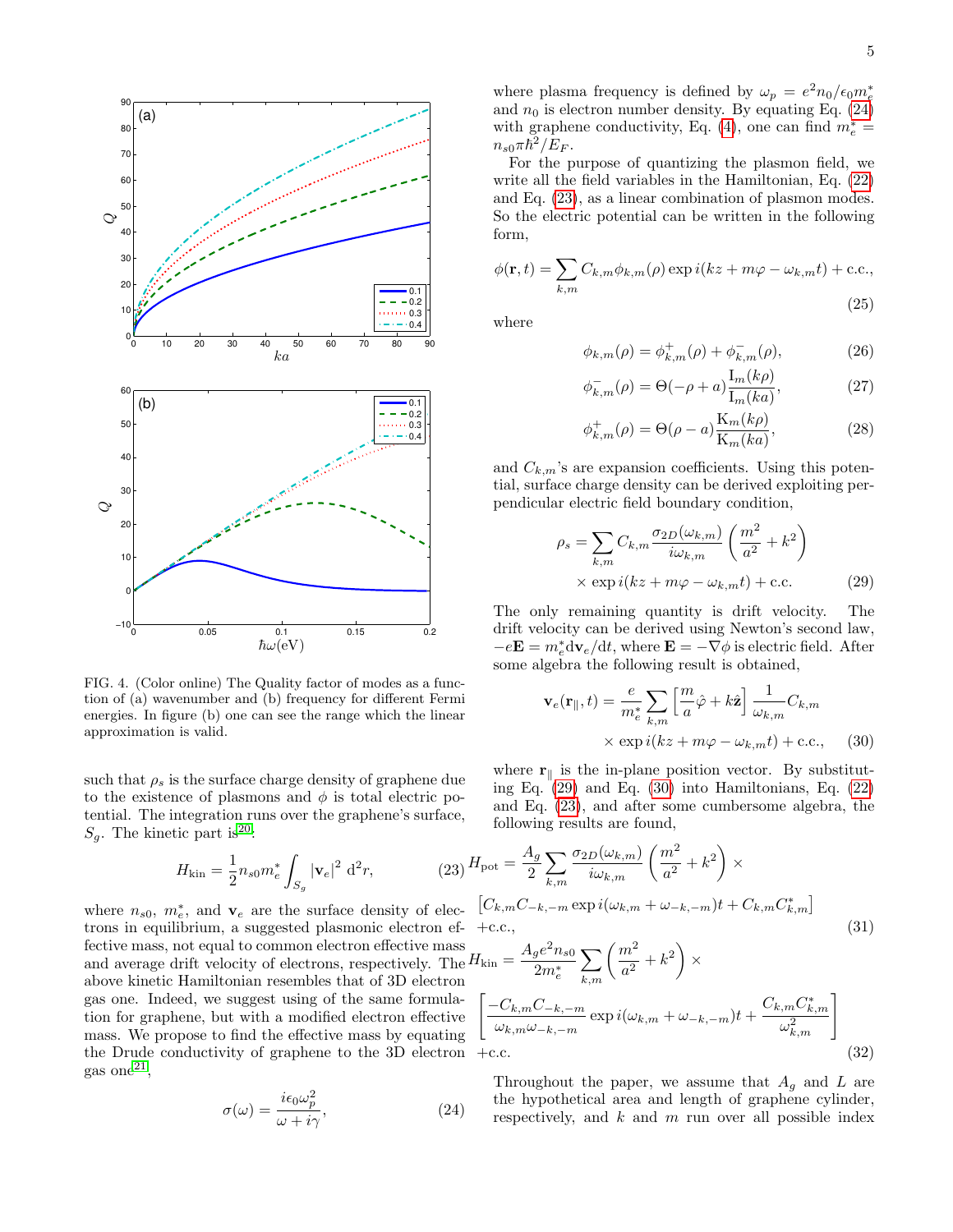values. In deriving the above relations the following orthogonality properties are exploited,

$$
\int_{-L/2}^{L/2} e^{i(k-k')z} dz = L \delta_{k,k'},
$$
\n(33)

$$
\int_0^{2\pi} e^{i(m-m')\varphi} d\varphi = 2\pi \delta_{m,m'},
$$
 (34)

where  $\delta$  represents Kronecker delta function. By combin-ing Eq. [\(31\)](#page-4-5) and Eq. [\(32\)](#page-4-5) and assuming  $\omega_{k,m} = \omega_{-k,-m}$ the SP Hamiltonian is obtained,

$$
H_{\rm sp} = \frac{A_g}{2} \sum_{k,m} \frac{\sigma_{2D}(\omega_{k,m})}{i\omega_{k,m}} \left(\frac{m^2}{a^2} + k^2\right)
$$

$$
\times \left(C_{k,m} C_{k,m}^* + C_{k,m}^* C_{k,m}\right). \tag{35}
$$

The above Hamiltonian is analogous to harmonic oscillator's one, such that by the following substitution and assuming negligible damping,  $H_{\rm sp}$  recasts to the operator form,

$$
C_{k,m} \to \gamma_{k,m}(\omega_{k,m})\hat{a}_{k,m},\tag{36}
$$

$$
C_{k,m}^* \to \gamma_{k,m}(\omega_{k,m})\hat{a}_{k,m}^\dagger,\tag{37}
$$

where  $\gamma_{k,m}$  is defined as:

<span id="page-5-1"></span>
$$
\gamma_{k,m}(\omega_{k,m}) = \left(\frac{\hbar \omega_{k,m}^2}{A_g \, |\sigma_{2D}''| (\omega_{k,m})} (m^2/a^2 + k^2)\right)^{1/2}.
$$
\n(38)

Using these relations, the SP Hamiltonian is simplified in the following operator form,

$$
\hat{H}_{\rm sp} = \sum_{k,m} \frac{\hbar \omega_{k,m}}{2} \left( \hat{a}_{k,m}^{\dagger} \hat{a}_{k,m} + \hat{a}_{k,m} \hat{a}_{k,m}^{\dagger} \right)
$$

$$
= \sum_{k,m} \hbar \omega_{k,m} \left( \hat{a}_{k,m}^{\dagger} \hat{a}_{k,m} + \frac{1}{2} \right), \tag{39}
$$

where  $\hat{a}_{km}$  and  $\hat{a}^{\dagger}_{km}$  are annihilation and creation operators of an SP in the mode  $k, m$ , respectively, and obey bosonic algebra<sup>[22](#page-8-11)</sup>,

$$
[\hat{a}_{k,m}, \hat{a}_{k',m'}^{\dagger}] = \delta_{k,k'} \delta_{m,m'},\tag{40}
$$

$$
[\hat{a}_{k,m}, \hat{a}_{k',m'}] = 0,\t\t(41)
$$

$$
[\hat{a}_{k,m}^{\dagger}, \hat{a}_{k',m'}^{\dagger}] = 0. \tag{42}
$$

By substituting Eq. [\(38\)](#page-5-1) in Eq. [\(25\)](#page-4-6), the electric field operator is obtained,

<span id="page-5-2"></span>
$$
\hat{\mathbf{E}}(\mathbf{r},t) = \sum_{k,m} \gamma_{k,m}(\omega_{k,m})
$$
\n
$$
\times \left[ \mathbf{M}_{k,m}(\mathbf{r}) \hat{a}_{k,m}(t) + \mathbf{M}_{k,m}^*(\mathbf{r}) \hat{a}_{k,m}^\dagger(t) \right], \quad (43)
$$

where

<span id="page-5-4"></span>
$$
\mathbf{M}_{k,m}(\mathbf{r}) = \phi'_{k,m}(\rho)\hat{\rho} + \frac{im}{\rho}\phi_{k,m}(\rho)\hat{\varphi} + ik\phi_{k,m}(\rho)\hat{\mathbf{z}}.\tag{44}
$$

In Eq. [\(43\)](#page-5-2), we switched to the Heisenberg picture, where the time dependence is completely transferred to the operators.



<span id="page-5-3"></span>FIG. 5. (Color online) Cross section view of the absolute moduli squared of the first four lower order eigenfunctions. The notation  $M_{nl}$  shows the mode with quantum number  $nl$ discussed in the paper.

## <span id="page-5-0"></span>IV. ACTIVE MEDIUM HAMILTONIAN

In the present work, we propose to utilize a QW of radius  $b$  and volume  $V_{\text{OW}}$  as the gain medium. For further investigation of the structure, energy levels and wavefunctions should be derived, using the well known Schrödinger equation. For the sake of simplicity and obtaining a rule of thumb, appropriate for design purposes, the infinite wall boundary condition is applied. The wavefunctions of such a structure are:

$$
\psi_{nl}(\rho,\phi,z) = \begin{cases} \frac{\exp i(k_z z + n\phi)}{\sqrt{V_{\text{QW}}} J_{n+1}(x_{nl})} J_n(\frac{x_{nl}}{b}\rho) & \rho \le b\\ 0 & \rho > b, \end{cases} \tag{45}
$$

where  $\psi_{nl}$ ,  $x_{nl}$ , and  $k_z$  are nl'th eigenfunction, the l'th zero of n'th order Bessel function of the first kind, and wavenumber along the longitudinal direction, respectively. The first four lower order modes are sketched in Fig. [5.](#page-5-3) The eigenenergy associated with nl'th mode is  $E = E_{nl} + E_c$ , where  $E_c = \frac{\hbar^2 k_z^2}{2m_w^*}$  and energy levels  $E_{nl}$ are:

$$
E_{nl} = \frac{\hbar^2 x_{nl}^2}{2m_w^* b^2},\tag{46}
$$

where  $m^*_{w}$  is the electron's effective mass in the wire.

Maximum coupling between the QW and graphene is achieved when both are in resonance with each other, i.e.  $\hbar\omega_{\rm sp} = E_{\rm e} - E_{\rm g}$ , where  $\omega_{\rm sp}$ ,  $E_{\rm e}$  and  $E_{\rm g}$  are SP's angular frequency, and excited and ground states energy, respectively. Thus, for design purposes, b maybe chosen such that the energy difference between excited and ground state coincides with plasmon energy. After some substitution and rearranging, the following result is found for quantum wire's radius,

<span id="page-5-5"></span>
$$
b = \sqrt{\frac{\hbar}{2m_w^* \omega_{sp}} (x_{n_e l_e}^2 - x_{n_g l_g}^2)}.
$$
 (47)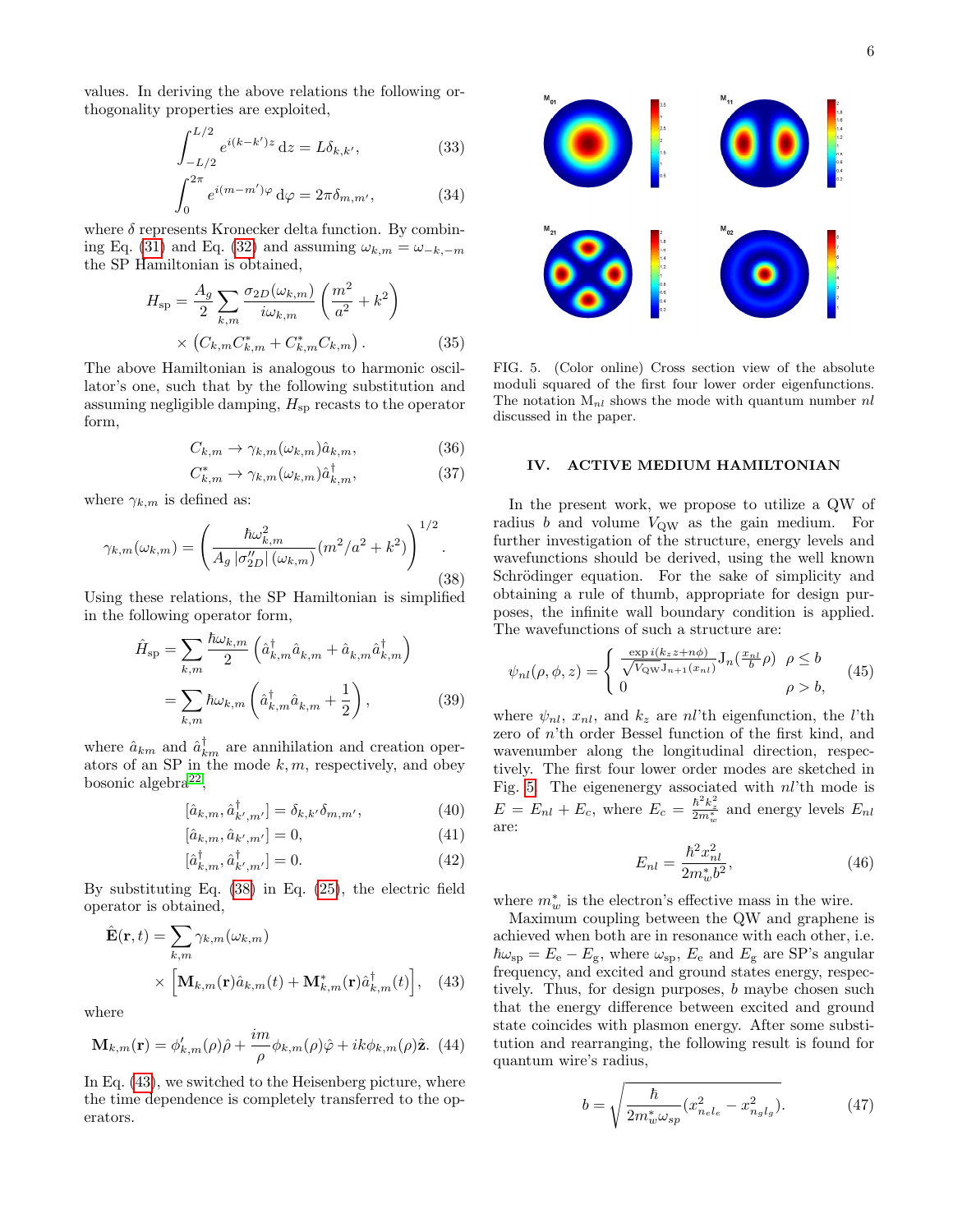Another important quantity, which has a vital role in the next section, is the dipole moment. The value of dipole moment represents how much the coupling strength is. It can be shown that for our structure, dipole moments only have nonzero values between states which have the same quantum number  $n$ . In addition, it is simple to show that dipole moment has only radial component. dipole moment between  $nl$  and  $nl'$  states is:

$$
\mathbf{d}_{nlnl'} = 2\pi ebf_{nll'}\hat{\rho},\tag{48}
$$

where

$$
f_{nll'} = \frac{1}{\mathcal{J}_{n+1}(x_{nl})\mathcal{J}_{n+1}(x_{nl'})} \int_0^1 \rho^2 \mathcal{J}_n(x_{nl}\rho) \mathcal{J}_n(x_{nl'}\rho) d\rho,
$$
\n(49)

is a dimensionless number, which depends on  $n, l$ , and l' and it is independent of b. If  $\psi_{01}$  and  $\psi_{02}$  are considered as the states which are in resonance with a specific plasmon mode then this number is equal to 0.09722.

According to spectral decomposition theorem<sup>[23](#page-8-12)</sup>, the active medium Hamiltonian, in the basis which diagonalizes itself, can be written in the following form,

$$
\hat{H}_{\text{am}} = \sum_{i} E_i \hat{\sigma}_{ii},\tag{50}
$$

where  $i$  is a representative of all the discrete and continuous quantum numbers and runs over all the possible states and  $\hat{\sigma}_{ii} = |i\rangle\langle i|$ . If we assume that the only transition, strongly coupled to the plasmon field, is  $p \to q$ , and further, seting the zero level of energy to the halfway between these two states, then the active medium Hamiltonian can be written in the simple form,

$$
\hat{H}_{\rm am} = \frac{\hbar \omega_{qp}}{2} \hat{\sigma}_z,\tag{51}
$$

where the following definitions are used,

$$
\hat{\sigma}_z = |q\rangle\langle q| - |p\rangle\langle p| \,,\tag{52}
$$

$$
\hbar\omega_{qp} = E_q - E_p. \tag{53}
$$

## <span id="page-6-0"></span>V. INTERACTION HAMILTONIAN AND SPASING

We assume that the active medium can be approximated as a dipole. Accuracy of this approximation depends on how large the multipole terms are, relative to dipole term, in the potential multipole expansion. As a rule of thumb, the more the distance between quantum wire and graphene, the more accurate results are obtained. By using this assumption, the interaction Hamiltonian can be writen as  $\hat{H}_{\text{int}} = -\hat{\mathbf{d}} \cdot \hat{\mathbf{E}}$ , where  $\hat{\mathbf{d}}$  and  $\hat{\mathbf{E}}$  are dipole moment and electric field operators, respectively.  $\hat{d}$  can be written down in the following form<sup>[22](#page-8-11)</sup>,

$$
\hat{\mathbf{d}} = \mathbf{d}_{qp} \left( \hat{\sigma}_+ + \hat{\sigma}_- \right),\tag{54}
$$

where  $\mathbf{d}_{qp}$  is a dipole matrix element, associated with  $p \rightarrow$ q transition, and  $\hat{\sigma}_+ = |q\rangle\langle p|$  and  $\hat{\sigma}_- = |p\rangle\langle q|$  are rising and lowering ladder operators, respectively. After using these relations and considering energy conservation, the interaction Hamiltonian can be written as

$$
\hat{H}_{\text{int}} = -\hbar \left[ \Omega_{kmqp}(\mathbf{r}_0)\hat{\sigma}_+ \hat{a} + \Omega_{kmqp}^*(\mathbf{r}_0)\hat{a}^\dagger \hat{\sigma}_- \right], \quad (55)
$$

where  $r_0$  is position vector of dipole and Rabi frequency,  $\Omega_{k m q p} = -\hat{\mathbf{d}} \cdot \hat{\mathbf{E}} / \hbar^{22}$  $\Omega_{k m q p} = -\hat{\mathbf{d}} \cdot \hat{\mathbf{E}} / \hbar^{22}$  $\Omega_{k m q p} = -\hat{\mathbf{d}} \cdot \hat{\mathbf{E}} / \hbar^{22}$ , is written as

<span id="page-6-1"></span>
$$
\Omega_{k m q p}(\mathbf{r}_0) = \frac{\gamma_{k,m}(\omega_{k,m})}{\hbar} \mathbf{d}_{q p} \cdot \mathbf{M}_{k,m}(\mathbf{r}_0).
$$
 (56)

Taking into account that  $\mathbf{d}_{qp}$  has only a component along the radial direction and substituting Eq. [\(44\)](#page-5-4) into Eq. [\(56\)](#page-6-1), the following result is obtained,

<span id="page-6-2"></span>
$$
\Omega_{kmap}(\mathbf{r}_0) = \begin{cases} \frac{\gamma_{k,m}(\omega_{k,m})}{\hbar} d_{qp} k \frac{\mathbf{I}'_m(k\rho_0)}{\mathbf{I}_m(ka)} & \rho_0 < a\\ \frac{\gamma_{k,m}(\omega_{k,m})}{\hbar} d_{qp} k \frac{\mathbf{K}'_m(k\rho_0)}{\mathbf{K}_m(ka)} & \rho_0 > a, \end{cases}
$$
(57)

where  $\rho_0$  is quantum wire radial position.

The spasing condition can be written as  $3,6$  $3,6$ ,

<span id="page-6-3"></span>
$$
\frac{(\gamma_{km}^{\prime} + \Gamma_{qp})^2}{(\gamma_{km}^{\prime} + \Gamma_{qp})^2 + (\omega_{qp} - \omega_{k,m})^2} \sum_{k_z} |\Omega_{kmqp}|^2 \ge \gamma_{km}^{\prime} \Gamma_{qp},
$$
\n(58)

where  $\Gamma_{qp}$ , and  $\gamma'_{km}$  are the damping rate of polarization and plasmon mode  $k, m$ , respectively, and  $k_z$  runs over all possible transverse wavenumbers. By substituting the rabi frequency, Eq. [\(57\)](#page-6-2), into spasing condition, Eq. [\(58\)](#page-6-3), and assuming near resonance region, after some manipulations, we find that for spasing to be able to occur the Quality factor of SP modes should be higher than  $Q_{\min}$ ,

$$
Q_{\min} = \frac{2\pi^2 a \hbar \epsilon_0 \Gamma_{qp} Z_m^2(ka)}{|d_{qp}|^2 k_F k Z_m'^2(k\rho_0)} \cdot \left[ \epsilon_1 \frac{\mathcal{I}_m'(ka)}{\mathcal{I}_m(ka)} - \epsilon_2 \frac{\mathcal{K}_m'(ka)}{\mathcal{K}_m(ka)} \right],
$$
\n(59)

or

$$
Q_{\min} = \frac{\pi a e^2 v_F \Gamma_{qp} Z_m^2(ka)}{|d_{qp}|^2 \omega_{k,m}^2 Z_m^2(k\rho_0)} \cdot \left[ \epsilon_1 \frac{\mathcal{I}'_m(ka)}{\mathcal{I}_m(ka)} - \epsilon_2 \frac{\mathcal{K}'_m(ka)}{\mathcal{K}_m(ka)} \right],
$$
\n(60)

where

$$
Z_m(x) = \begin{cases} I_m(x) & \rho_0 < a \\ K_m(x) & \rho_0 > a. \end{cases}
$$
 (61)

For large values of  $k$ , that is the case for SPs, the condition for minimum Quality factor reduces to

$$
Q_{\min} \simeq \frac{4\pi^2 a \hbar \epsilon_0 \bar{\epsilon} \Gamma_{qp}}{|d_{qp}|^2 k_F k},\tag{62}
$$

or as a function of angular frequency,

<span id="page-6-4"></span>
$$
Q_{\min} \simeq \frac{2\pi a e^2 v_F \Gamma_{qp}}{|d_{qp}|^2 \omega^2(k)} = \frac{a v_F \Gamma_{qp}}{2\pi f_{nll'}^2 b^2 \omega^2(k)}.
$$
 (63)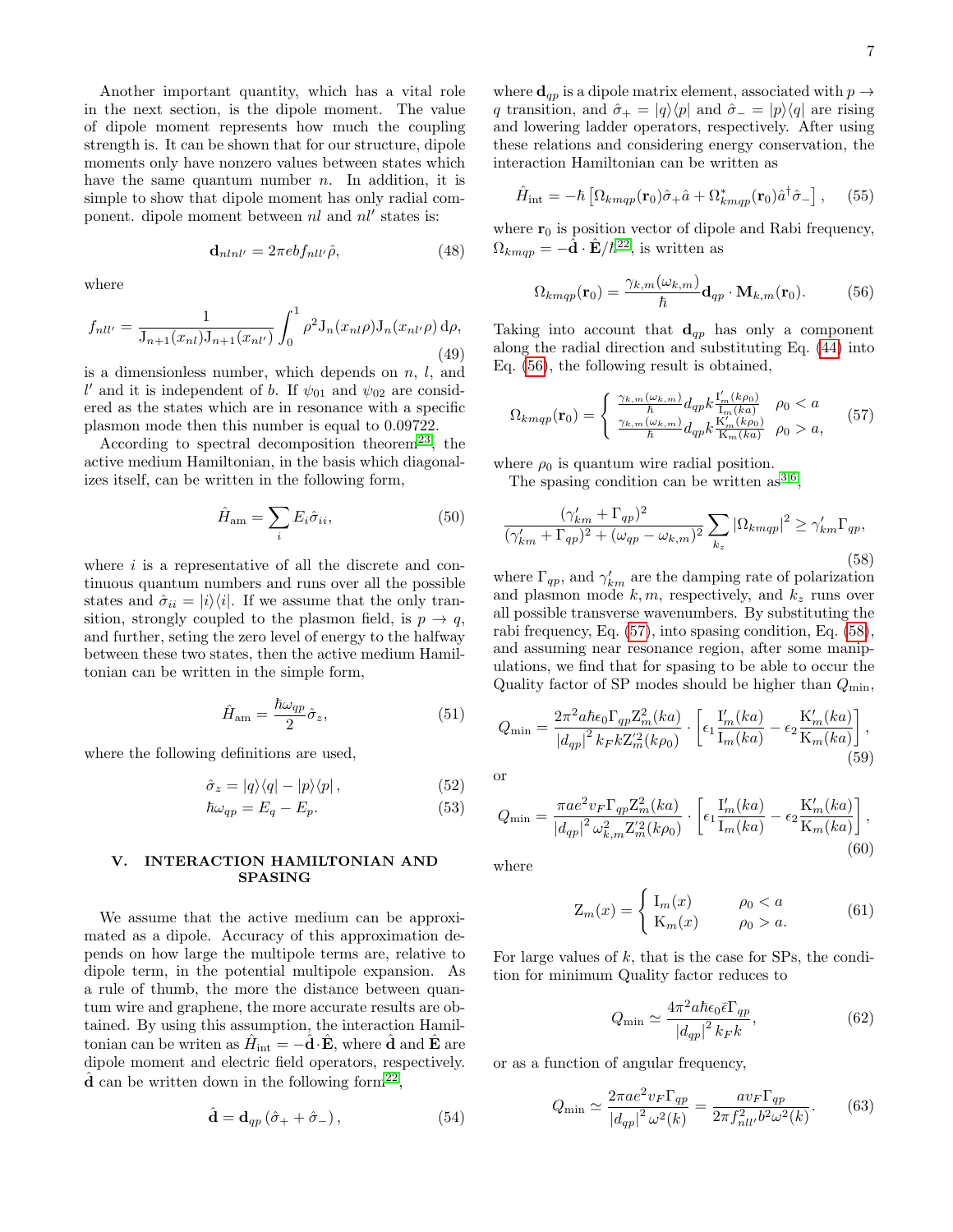

$$
a<\frac{\pi b^2f_{nll'}^2\tau}{v_F\Gamma_{qp}}\cdot\omega_{\rm sp}^3,
$$

- 3. Determine  $E_F k$  using Eq. [\(15\)](#page-2-5),
- 4. Derive  $E_F$  and k separately so that the validation range, Eq. [\(III A\)](#page-2-5), is satisfied.

There exists a freedom for assigning  $E_F$  and k values, separately, as long as the validation range is fulfilled. Increasing  $k$  confines SPs more and more, so  $E_F$  can be utilized for changing spot size.

As an example, we design a spaser for  $\hbar\omega_{\rm sp} = 0.1 \,\text{eV}$ . The calculated b for this specific frequency is 15.1 nm, the maximum value for a is  $1.73 \mu$ m and  $E_F k = 4.33 \times 10^7$ . The maximum value for  $E_F k$  is  $17.39 \times 10^7$  provided that we choose  $E_F > 0.1 \text{ eV}$ , Eq. [\(16\)](#page-3-5). As long as  $E_F > 0.1$  eV, we can change  $E_F$  to focus SPs beam. The smallest spot is obtained where  $E_F = 0.1$  eV. In drawing Fig.  $6$ , we use these values for  $a$  and  $b$ , and further assume  $\Gamma_{qp} = 3.6 \,\text{meV}^6$  $\Gamma_{qp} = 3.6 \,\text{meV}^6$  $\Gamma_{qp} = 3.6 \,\text{meV}^6$ .

## VI. CONCLUSION

In summary, we have suggested a structure for spasing. The structure has been analyzed theoretically using full quantum mechanical approach which treats both the field and matter quantum mechanically. For quantizing the SP field and in writing the kinetic energy of electrons inside graphene, a special effective mass has been defined. The spasing condition for the structure has been derived by quantizing the Hamiltonian of the system. Finally, a design procedure has been proposed and a spaser for plasmon energy of  $\hbar\omega_{\rm sp} = 0.1 \,\text{eV}$  has been designed. Throughout the paper, the electrostatic approximation was used. In this regime, the polarization aspects of wave and the effects due to them e.g. distinguishing between TE and TM modes could not be investigated. For applications, which the wave polarization is important, the full wave method must be used.



<span id="page-7-7"></span>FIG. 6. (Color online) The solid, dashed, dotted, and dashdotted lines show the Quality factor of modes versus plasmon energy for different values of Fermi level. Circle marked line represents minimum required value of Quality factor. The intersection of modes' Quality factor curves with minimum Quality factor one determines threshold frequency which is the minimum allowable frequency for spasing.

Fig. [6](#page-7-7) illustrates, graphically, which frequency regions are allowable for spasing. The figure shows that for a fixed  $E_F$ , there can exist an intersection point between  $Q$  and  $Q_{\text{min}}$  curves, which from now on we call it threshold frequency and denote by  $\omega_{\rm th}$ . Spasing can occur for frequencies higher than  $\omega_{th}$ . This dependency can be driven analytically by combining Eq. [\(63\)](#page-6-4) and Eq. [\(4\)](#page-4-0),

<span id="page-7-8"></span>
$$
\omega_{\rm th} = \frac{a v_F \Gamma_{qp}}{\pi b^2 f_{nll'}^2 \tau}.
$$
\n(64)

It can be seen that threshold frequency depends on the ratio of the cylinder radius and cross section area of the quantum wire.

After this long discussion, we have arrived at the point, which we can design a graphene cylinder based spaser by using derived formulas. We want to propose a design procedure:

1. For a given  $\omega_{\rm sp}$  calculate b from Eq. [\(47\)](#page-5-5),

<span id="page-7-0"></span><sup>∗</sup> [behjati@ee.sharif.ir](mailto:behjati@ee.sharif.ir)

- <span id="page-7-1"></span>† [faez@sharif.ir](mailto:faez@sharif.ir)
- <span id="page-7-2"></span><sup>1</sup> D. J. Bergman, M. I. Stockman, Surface plasmon amplification by stimulated emission of radiation: quantum generation of coherent surface plasmons in nanosystems, Physical review letters 90 (2) (2003) 027402.
- <span id="page-7-3"></span><sup>2</sup> M. Noginov, G. Zhu, A. Belgrave, R. Bakker, V. Shalaev, E. Narimanov, S. Stout, E. Herz, T. Suteewong, U. Wiesner, Demonstration of a spaser-based nanolaser, Nature

460 (7259) (2009) 1110–1112.

- <span id="page-7-4"></span> $3 \,$  M. I. Stockman, The spaser as a nanoscale quantum generator and ultrafast amplifier, Journal of Optics 12 (2) (2010) 024004.
- <span id="page-7-5"></span> $^4\,$  X.-L. Zhong, Z.-Y. Li, All-analytical semiclassical theory of spaser performance in a plasmonic nanocavity, Physical Review B 88 (8) (2013) 085101.
- <span id="page-7-6"></span> $5 K. E.$  Dorfman, P. K. Jha, D. V. Voronine, P. Genevet, F. Capasso, M. O. Scully, Quantum-coherence-enhanced